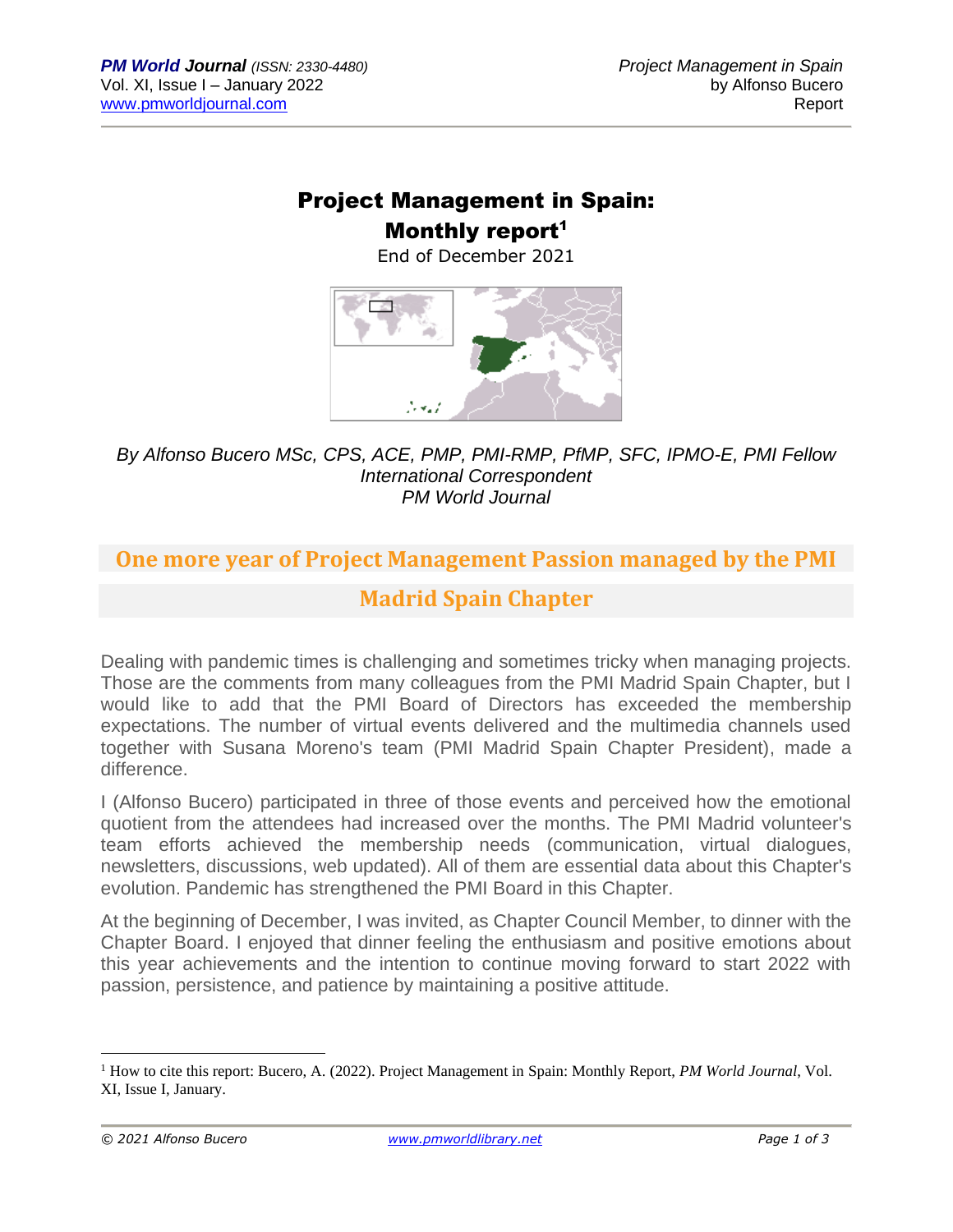Unfortunately, not all the PMI Madrid Chapter Board members attended that dinner. The picture below shows the attendees, but the whole spirit from the team was there.



Susana Moreno (PMI Madrid Chapter President), at the rear in this picture, was sharing with me all the difficulties to overcome during this year, and I interacted with her and with most of the attendees, telling them about when I started as a Chapter founder member and then as a President. I felt that the project management passion flame is still lighting.

As a former PMI Madrid Spain Chapter President, it was delightful to perceive that what we seeded since 2002 continues producing great fruits. Our best fruits are our people, volunteers, and members who continue active in our profession.

From here, I wish you HAPPY HOLIDAYS and a great and prosperous 2022.

### **HAPPY PROJECTS, TOMORROW WILL BE BETTER!**